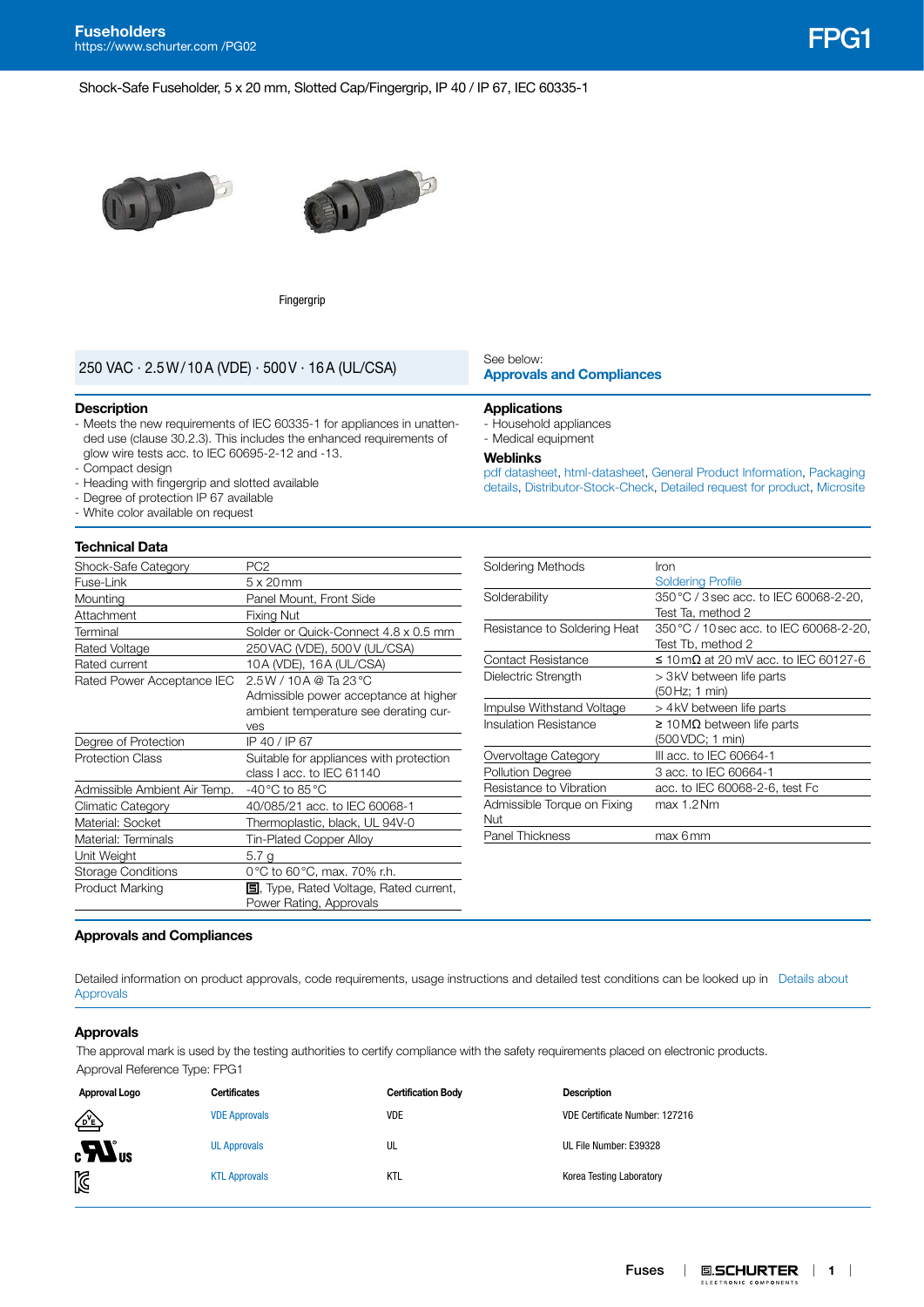**Product standards**

|                              | Product standards that are referenced               |                      |                                                                                                                                                                                                                                 |
|------------------------------|-----------------------------------------------------|----------------------|---------------------------------------------------------------------------------------------------------------------------------------------------------------------------------------------------------------------------------|
| Organization                 | Design                                              | <b>Standard</b>      | <b>Description</b>                                                                                                                                                                                                              |
| <u>IEC</u>                   | Designed according to                               | IEC 60127-6          | Miniature fuses, Part 6, Fuse-holders for miniature fuse-links                                                                                                                                                                  |
| ⑩                            | Designed according to                               | UL 4248-1            | Fuseholder general requirements                                                                                                                                                                                                 |
| Group                        | Designed according to                               | CSA C22.2 no. 4248.1 | Fuseholder general requirements                                                                                                                                                                                                 |
| <b>Application standards</b> |                                                     |                      |                                                                                                                                                                                                                                 |
|                              | Application standards where the product can be used |                      |                                                                                                                                                                                                                                 |
| Organization                 | Design                                              | <b>Standard</b>      | <b>Description</b>                                                                                                                                                                                                              |
| $\underline{\text{IEC}}$     | Designed for applications acc.                      | <b>IEC/UL 60950</b>  | IEC 60950-1 includes the basic requirements for the safety of information<br>technologyequipment.                                                                                                                               |
| <u>IEC</u>                   | Designed for applications acc.                      | IEC 60335-1          | Safety of electrical appliances for household and similar purposes. Meets<br>the requirements for appliances in unattended use. This includes the en-<br>hanced requirements of glow wire tests acc. to IEC 60695-2-12 and -13. |
| Compliances                  | The product complies with following Guide Lines     |                      |                                                                                                                                                                                                                                 |
| Identification               | <b>Details</b>                                      | Initiator            | <b>Description</b>                                                                                                                                                                                                              |
| C٤                           | CE declaration of conformity                        | <b>SCHURTER AG</b>   | The CE marking declares that the product complies with the applicable<br>requirements laid down in the harmonisation of Community legislation on<br>its affixing in accordance with EU Regulation 765/2008.                     |
| RoHS                         | <b>RoHS</b>                                         | <b>SCHURTER AG</b>   | EU Directive RoHS 2011/65/EU                                                                                                                                                                                                    |
| €                            | <b>China RoHS</b>                                   | <b>SCHURTER AG</b>   | The law SJ / T 11363-2006 (China RoHS) has been in force since 1 March<br>2007. It is similar to the EU directive RoHS.                                                                                                         |
| <b>REACH</b>                 | <b>REACH</b>                                        | <b>SCHURTER AG</b>   | On 1 June 2007, Regulation (EC) No 1907/2006 on the Registration,<br>Evaluation, Authorization and Restriction of Chemicals 1 (abbreviated as<br>"REACH") entered into force.                                                   |
|                              | White paperGlow wire test                           | <b>SCHURTER AG</b>   | Meets the glow wire test acc. IEC 60335-1 edition 4                                                                                                                                                                             |
| Dimension [mm]               |                                                     | $-41.5$ mm           |                                                                                                                                                                                                                                 |



IP 40 / Variants 3101.0010 and 3101.0210



IP67 / Variants 3101.0110 and 3101.0310



IP 40 / Variants Fingergrip 3101.0015 and 3101.0215



IP67 / Variants Fingergrip 3101.0115 and 3101.0315